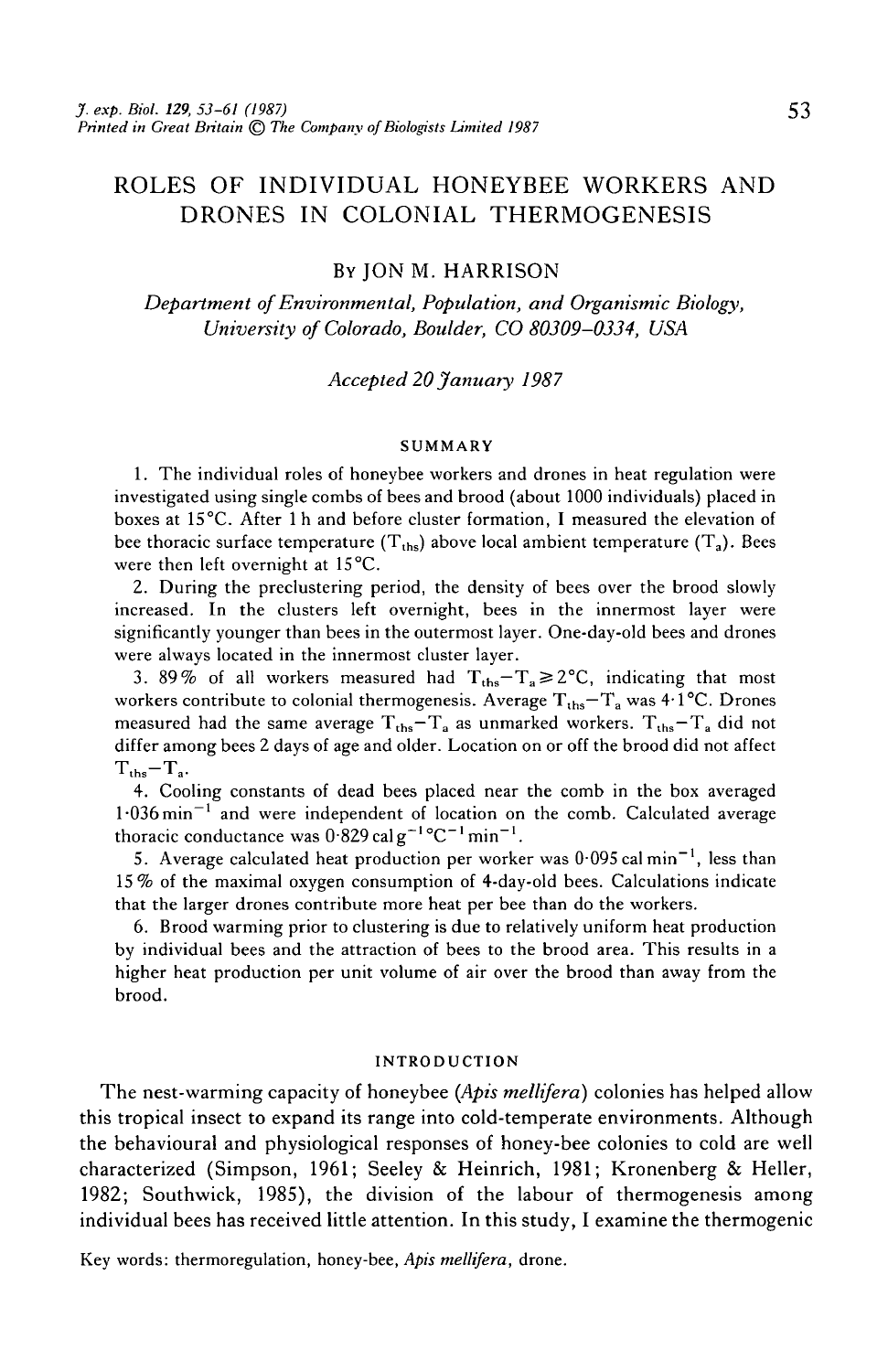# 54 **J. M. HARRISON**

roles of individual workers and drones in a colony of brood-rearing honeybees, *A. mellifera.*

Colonies with brood regulate brood areas at a temperature between 30 and 35 °C (Seeley & Heinrich, 1981). Survival and normal growth of honeybee brood requires brood nest temperatures between 30 and 36°C (Himmer, 1927, 1932; Jay, 1963). In colonies with brood, environmental temperatures below 30°C stimulate an increase in colonial metabolic rate, and temperatures below 15 °C induce clustering centred on brood areas (Corkins & Gilbert, 1932; Free & Simpson, 1963; Southwick & Mugaas, 1971; Koeniger, 1978; Kronenberg & Heller, 1982; Ritter, 1982; Southwick, 1985).

It is not known how the increase in colonial metabolic rate is divided among individual bees. In winter clusters, it has been reported that only bees in the cluster centre activate their flight muscles for heat production (Esch, 1960). However, in swarms, resting metabolism suffices for heat production and the thermoregulatory pattern is consistent with a simple model where bees individually thermoregulate towards a preferred body temperature (Heinrich, 1980, 1985). A number of factors may influence whether an individual bee contributes to colonial heat production in a summer, brood-rearing colony. Young bees generally feed and care for larvae and are usually located near the colony centre (Seeley, 1982). However, workers increase thermogenic and thermoregulatory capacities with age and foragers have the greatest thermogenic capacities (Himmer, 1925; Allen, 1959; Nijland & Hepburn, 1985; Harrison, 1986). Himmer reported that worker temperature in a colony increases with age (Himmer, 1932). Drones are also present in summer, brood-rearing colonies. Drones have poorer thermoregulatory capacities than workers (Cahill  $\&$ Lustick, 1976), and are generally thought to contribute little to colony work (Wilson, 1971). However, bumble-bee males have recently been shown to incubate pupae (Cameron, 1985).

In this study, I investigated the effect of age, foraging behaviour, location on or off the brood area, and sex on bee contribution to colonial heat production. I also examined the effect of age and sex on bee location within summer clusters.

### MATERIALS AND METHODS

The honeybee colony used in this study was started from a commercial 21b package (McCary Apiary; Buckatunna, MS) on 1 May 1983, and maintained at the University of Colorado, Boulder. Beginning on 15 June, 100 newly emerged bees were added to the colony each day until 13 August. Introduced bees were obtained from several donor colonies and were colour marked as described previously (Harrison, 1986). No differential mortality, measured using a dead bee trap (Gary, 1960), occurred among introduction days. The effect of age on foraging behaviour was characterized on 13, 14 and 15 August using a technique described previously (Harrison, 1986).

Thermoregulatory experiments were conducted with the four brood-containing frames from this colony during 9—12 August. Frames containing brood (both pupae and larvae) and approximately 1000 bees were removed from the colony at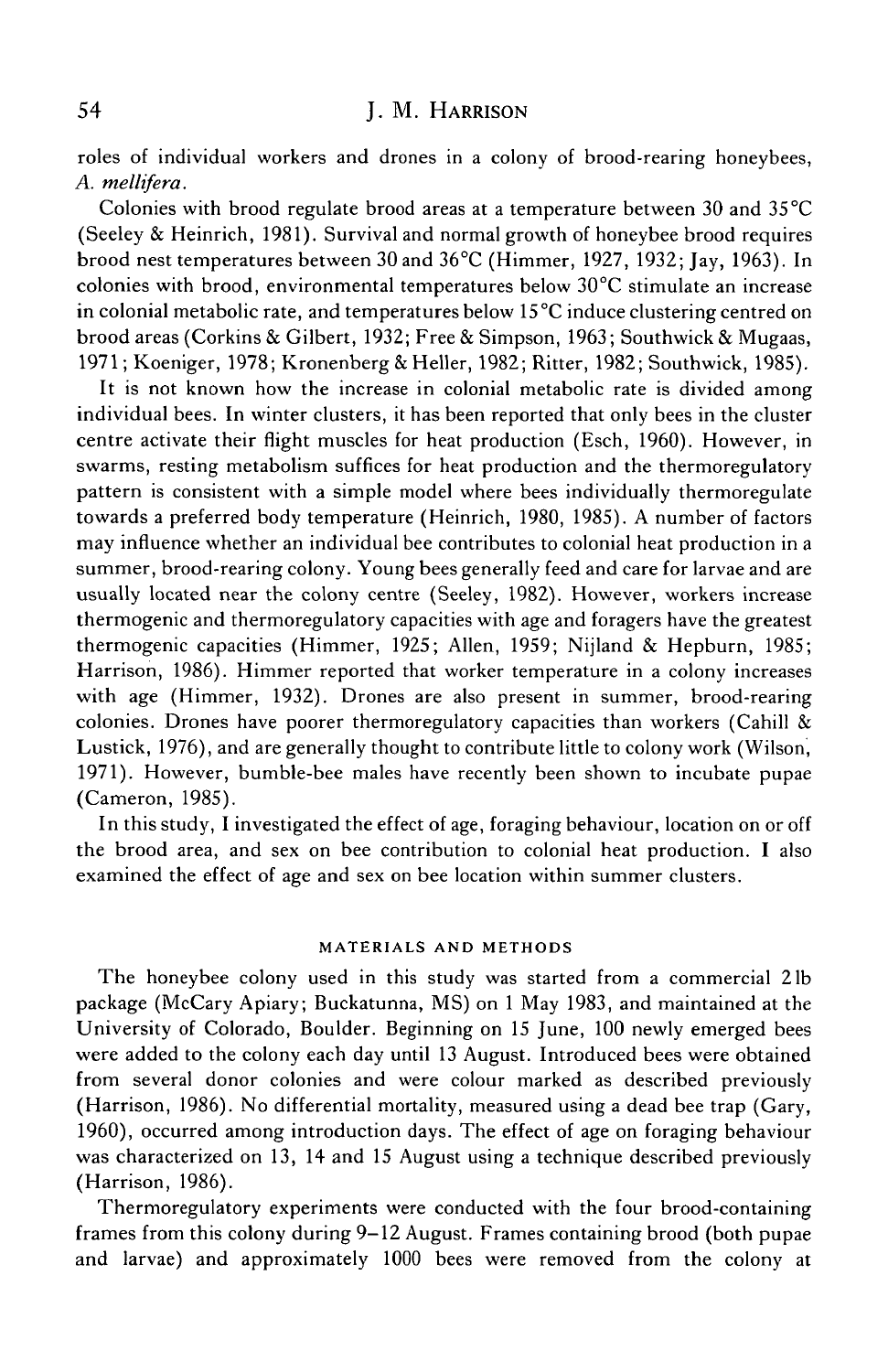$12.00 h \pm 0.25 h$  (range) and placed within a wooden single frame box. At 16.00 h  $\pm$  0.25 h the frame was transferred to a 15 °C  $\pm$  0.5 °C temperature-controlled room. The box containing the frame was edged with clear Mylar cut with an  $8\times4$ array of flaps which were taped shut. The flaps could be opened to allow access to the frame and bees. Throughout the time the frame was kept at 15°C, brood surface temperatures were maintained above  $30^{\circ}$ C by the bees. After 1–1 $\cdot$ 5 h, the bees began to cluster. I studied the division of thermogenesis in the frames of bees during the 30min prior to clustering. Temperature measurements were made of bees located behind the windows, and age and location of the bee were recorded. A bee touching an adjacent bee could be heated passively by its neighbour. Therefore, only bees not touching other bees were measured.

The thoracic surface temperatures of individual bees were measured with a Bailey MT-4 micro temperature probe which was slipped in through the windows in the Mylar edging to touch the dorsal surface of the bee. The microprobe used had a time constant of 0-25 s. When freshly killed bees were heated internally with a wire resistor, thoracic surface temperature was always within  $0.5^{\circ}\text{C}$  of internal temperature, indicating that surface temperature accurately reflected bee thoracic temperature. Internal thoracic temperature was measured with an implanted 0-25 mm copper-constantan thermocouple connected to a Wescor thermocouple thermometer. Bees feeding larvae and bees regurgitating food to one another were measured without sign of disturbance. Only measurements during which there were no behavioural signs that the bee was disturbed were used.

Although ambient temperature was 15°C, air temperature within the box containing the frame of bees varied relative to the location of the brood. Air temperature 1 cm above the comb in the frame centre averaged 28 °C; while near the frame edge air temperature averaged  $21^{\circ}$ C 1 cm above the comb. For this reason, bee thoracic surface temperature  $(T_{ths})$  was expressed relative to local air temperature 1 cm above the bee  $(T_a)$ . This temperature was measured with a second temperature probe taped at a fixed distance (1 cm) above the first probe. As  $T_{\text{ths}} - T_a$  could be affected by movement of the bee within the frame, only bees observed to remain in a given area for  $>30$  s were measured. Only bees with  $T_{\text{ths}}$  above  $T_a$  will contribute to colonial heat production.

The four frames described above were maintained overnight (16h) at 15 °C. In all cases, the bees were tightly clustered over the brood the next morning, with temperatures at the cluster centres averaging 33 °C. I recorded the age of marked bees in the outer layer of the cluster. Clusters were then dispersed by directing a heat lamp at the cluster. The clusters were 4-5 layers thick. The age and sex of marked bees directly over the brood (in the innermost layer) were recorded.

To evaluate the local thermal environment of different parts of the frame, I measured cooling curves of bees freshly killed with carbon dioxide at various frame locations under conditions similar to those described above. Wire mesh cylinders (1 cm radius, 0- 3 cm mesh) were installed between the Mylar edging and the comb surface. These cylinders allowed measurement of cooling curves without interference from patrolling bees. Preliminary experiments demonstrated that cooling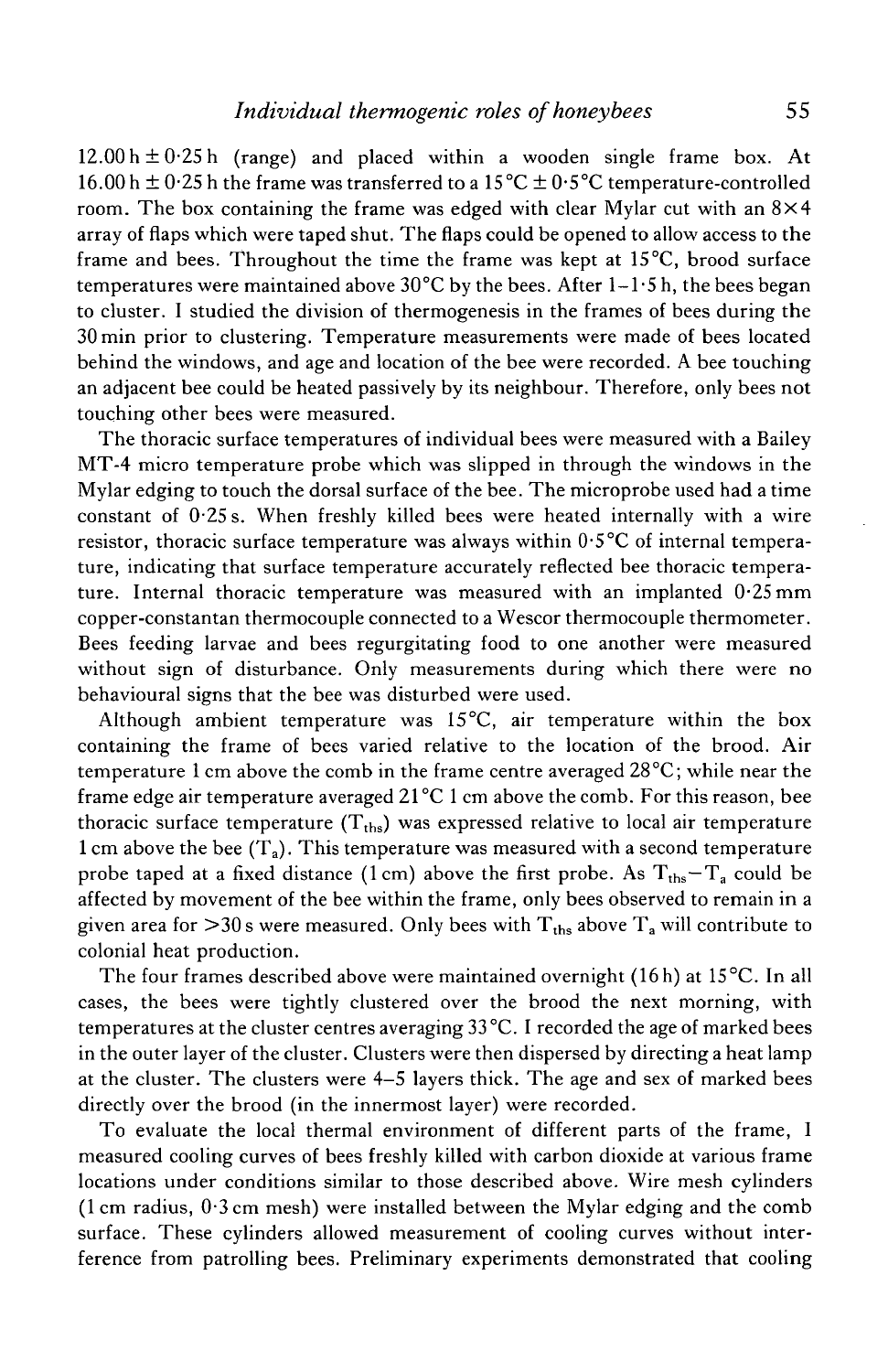## 56 J. M. HARRISON

curves of dead bees measured inside a cylinder were identical to cooling curves of bees not enclosed within a cylinder. Cooling curves were measured at four sites over the brood near the frame centre, and at four sites away from the brood near the frame edge. Cooling curves were measured by implanting a  $0.25$  mm copper-constantan thermocouple into the thorax of a freshly killed bee. The bee was connected by  $0.5$  cm of thermocouple wire to a small  $(0.2 \text{ cm}$  diameter) wooden splint. The bee was heated with a microscope lamp until internal thoracic temperature  $(T_{th})$ measured 40°C, and then the bee was quickly placed within a cylinder 0-5 cm over the comb. Local ambient temperature  $(T_a)$  was measured with a second thermocouple located 1 cm above the bee and  $T_{th}-T_a$  was continuously recorded on a Linear Instruments chart-recorder. Cooling constants of the thorax  $(\text{min}^{-1})$  were converted to thoracic conductance  $(C, \text{cal}g^{-1} \text{°C}^{-1} \text{min}^{-1})$  assuming a specific heat of  $0.8$  cal  $g^{-1}$ °C<sup>-1</sup>.

#### RESULTS

Prior to cooling, bees appeared to be evenly distributed over the frame. During the preclustering period, bees on and off the brood area walked, cleaned cells, exchanged food, groomed or stood quietly. Individual bees moved on and off the brood area; however, the density of bees located over the brood area slowly increased until the cluster was formed after  $1-1.5$  h at  $15^{\circ}$ C.

### *The effect of age and sex on bee location within clusters*

Data from the four trials were not pooled as average bee age varied among trials (Table 1). Bees in the inner layer were significantly younger than bees in the outer layer of clusters in three of the four trials, and were close to being significantly younger in the fourth trial (*t*-test,  $P = 0.058$ , Table 1). One-day-old bees were all located at the centre of the cluster (four trials, 49 bees), as were drones (four trials, 52 bees).

### *Thoracic surface temperature elevations of workers and drones*

The elevation of  $T_{\text{ths}}$  above  $T_a$  was quite variable among workers (Fig. 1). Of the unmarked bees 89% of those probed had  $T_{ths} \ge 2^{\circ}C$  above  $T_a$ , indicating that most bees contribute to colonial heating; average  $T_{\text{ths}} - T_a$  was 3.6°C (S.E. = 0.17,  $N = 145$ ). When marked and unmarked bees are included in the calculation,  $T_{\text{ths}}$ .

| Trial | Inside bees |          |    | Outside bees       |          |    |                        |
|-------|-------------|----------|----|--------------------|----------|----|------------------------|
|       | Ÿ.          | S.E.     | Ν  | $\bar{\mathbf{x}}$ | S.E.     | N  | t-value                |
|       | $6 - 4$     | $1 - 17$ | 38 | $13-3$             | $1 - 14$ | 42 | $4.21$ $P < 0.01$      |
|       | $5-2$       | $1-23$   | 39 | $16 - 2$           | 1.31     | 52 | 5.08 $P < 0.01$        |
|       | 9.9         | 1-53     | 46 | $14-7$             | 2.03     | 28 | $1.90 \quad P = 0.058$ |
| 4     | $9 - 1$     | 1.47     | 30 | $16-7$             | 2.40     | 19 | 2.96 $P < 0.01$        |

Table 1. *Comparison of the age (in days) of bees on the inside layer and on the outside layer of clusters kept overnight at 15°C*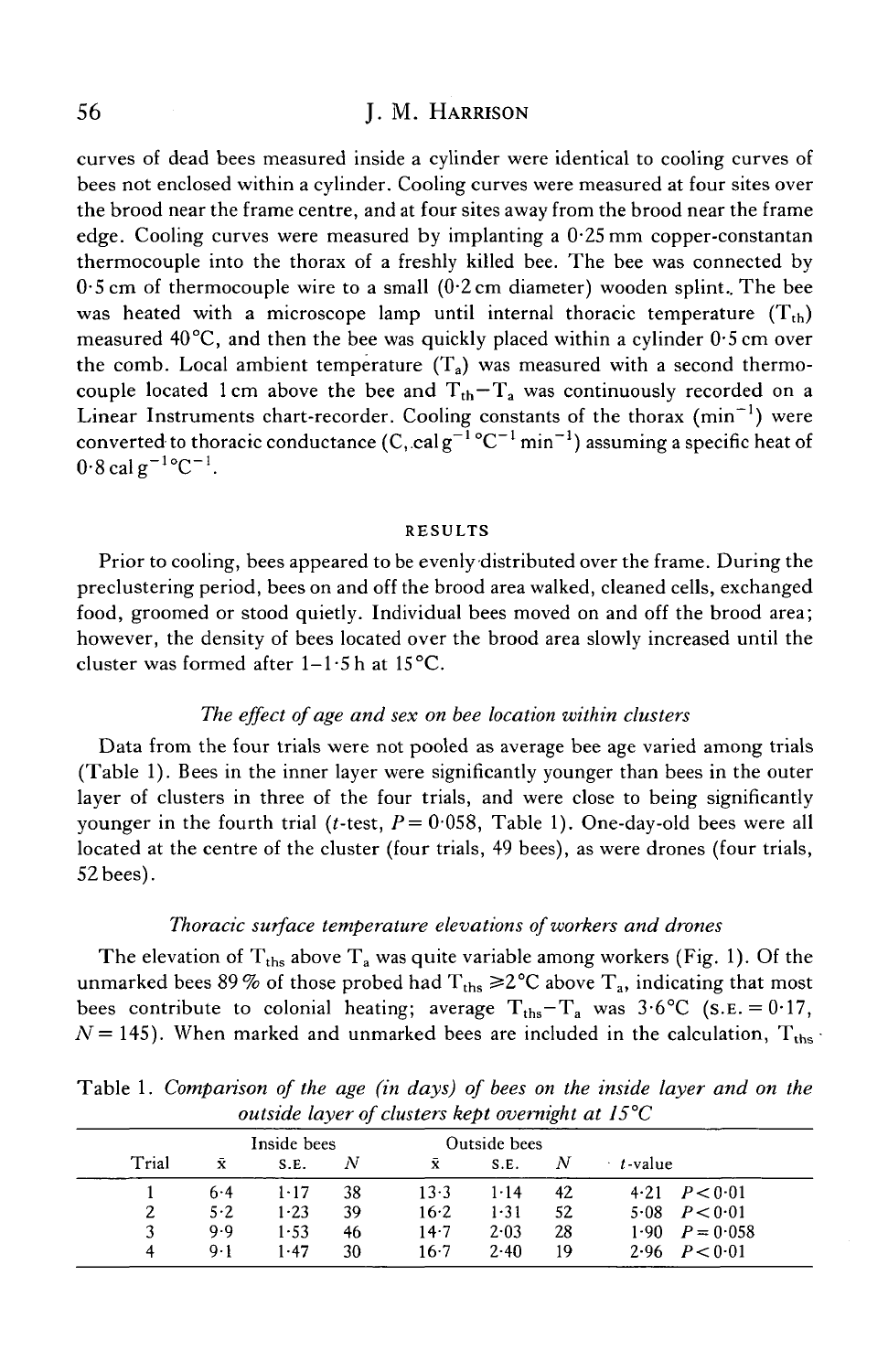

Fig. 1. Temperature elevation of the thorax  $(T_{\text{ths}} - T_a)$ , °C, solid circles,  $N = 145$ ) for unmarked workers approximately 1 h after exposure of combs of bees to 15°C, and the relative contribution of each category ( ${}^{\circ}C \pm 0.5{}^{\circ}C$  categories) (histograms) to total colonial heat production.

averaged 4·1°C above  $\rm T_a$ .  $\rm T_{ths}$  of bees over the brood averaged 7·0°C warmer than bees off the brood area, but  $T_{\text{ths}} - T_a$  did not vary with location (Table 2).

As the age of drones was not known, drone temperatures were compared to those of unmarked workers.  $T_{\text{ths}} - T_a$  for drones ( $\bar{x} = 3.48$ , s.e. = 0.31,  $N = 41$ ) did not differ from that observed for unmarked workers ( $\bar{x} = 3.61$ , s.e. = 0.17, *N* = 145; *t*-test,  $P = 0.594$ .

# *The effect of age on worker foraging behaviour and*  $T_{ths} - T_a$

One-day-old bees had significantly lower  $T_{\text{ths}} - T_a$  than older bees (Scheffe's *a posteriori* test,  $0.05$  level), and in many 1-day-old bees  $T_{\text{ths}}$  equalled  $T_a$  (Fig. 2).

Table 2. *Effect of location on or off the brood area on thoracic surface temperatures (Tths) and the elevation of thoracic surface temperature above local ambient temperature*  $(T_{ths}-T_a)$  for marked and unmarked bees

|                              | On brood area | Off brood area | Probability<br>$(t$ -test) |  |
|------------------------------|---------------|----------------|----------------------------|--|
|                              | $N = 113$     | $N = 92$       |                            |  |
| $T_{\rm ths}$ (°C) $\bar{x}$ | 32.2          | 25.0           | P < 0.001                  |  |
| S.E.                         | 0.2           | 0.3            |                            |  |
| $T_{\text{ths}} - T_a$ (°C)  |               |                |                            |  |
| $\bar{x}$                    | $4-2$         | 4.0            | $P = 0.5$                  |  |
| S.E.                         | 0.2           | 0.2            |                            |  |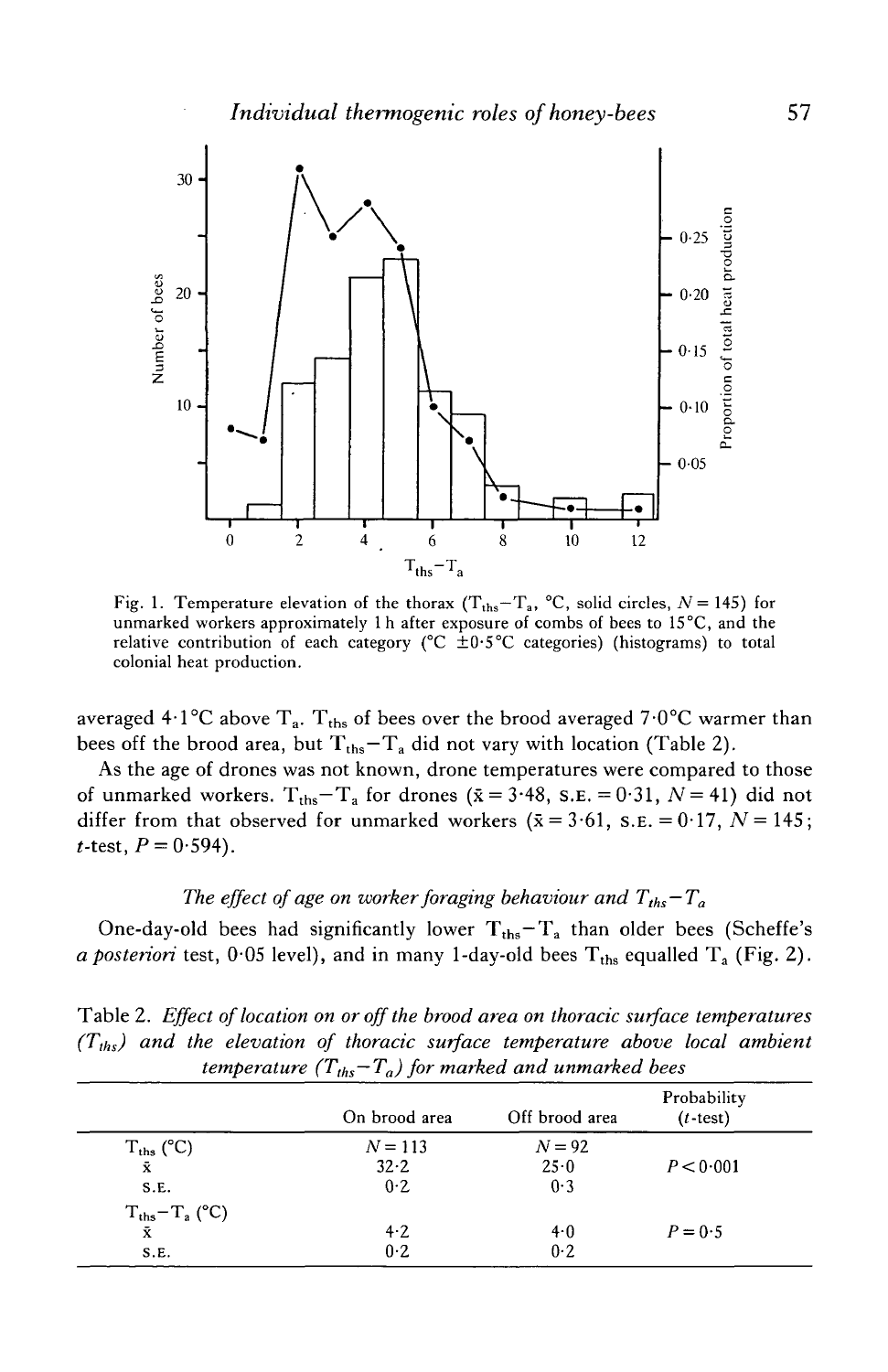

Fig. 2. The effects of age on worker foraging behaviour (open circles) and on the temperature elevation of the thorax,  $T_{\text{ths}} - T_a$  (°C, closed circles  $\pm$ s.E.), approximately 1 h after exposure of combs of bees to 15°C.

However,  $T_{\text{ths}} - T_a$  did not differ among all bees 2 days of age and older (Scheffe's test, 0-05 level). Peak foraging behaviour occurred in workers that were 30—37 days old (Fig. 2).  $T_{\text{ths}} - T_a$  of bees of foraging age did not differ from younger bees  $(Fig. 2)$ .

### *Effect of location on or off the brood on thoracic cooling*

Temperatures of dead bees equalled  $T_a$  when equilibrated, indicating that  $T_a$ accurately reflected operative environmental temperature. Thoracic cooling curves of dead bees were linear when plotted on a semilogarithmic plot. All linear regressions for the cooling curves were highly significant (all  $r^2 > 0.98$ ) and the slopes were not significantly different among sites (on the brood:  $\bar{x} = 0.447$ ,  $s.E. = 0.036, N = 13$ , average  $T_a = 25.1^{\circ}\text{C}$ ; off the brood:  $\bar{x} = 0.453$ ,  $s.E. = 0.022$ ,  $N=12$ , average  $T_a=19.9^{\circ}C$ ; t-test,  $P=0.894$ ). When all data are pooled, the cooling constant averaged  $1.036$  min<sup>-1</sup>, and the calculated thoracic conductance, C, was  $0.829$  cal g<sup>-1</sup>°C<sup>-1</sup> min<sup>-1</sup>.

#### *Individual worker th'ermogenesis*

Heat production of bees is estimated from:

$$
M = C \times (T_{\text{ths}} - T_a) \times \text{thorax mass}.
$$

Heat production per bee did not vary with location as neither C nor  $T_{\text{ths}} - T_a$ varied with location (thorax mass averages 28 mg and is constant with age in this population of honey-bees; Harrison, 1986). Average heat production per worker, M,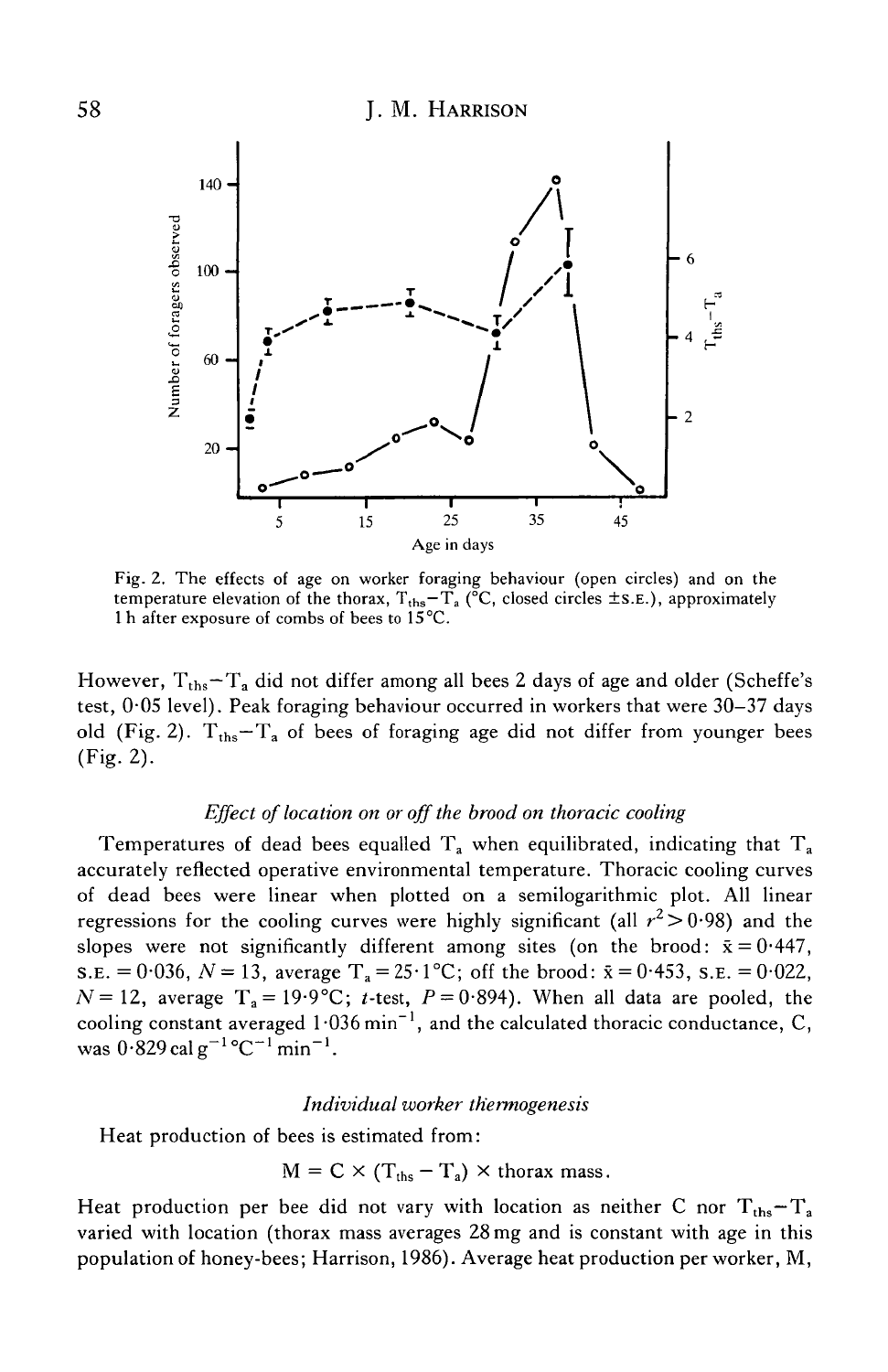was  $0.095$  cal min<sup>-1</sup> (4.1°C  $\times$  0.829 cal g<sup>-1</sup>°C<sup>-1</sup> min<sup>-1</sup>  $\times$  0.028 g bee<sup>-1</sup>). This corresponds to an oxygen consumption ( $\rm \dot{V}_{O_2}$ ) of 40·0 ml  $\rm O_2$ g-thorax $^{-1}$  h $^{-1}$  [assuming that the respiratory quotient  $(RQ) = 1$ .

#### DISCUSSION

In honey-bee colonies containing brood, most of the individual bees contribute to colonial thermogenesis (Fig. 1). The age-related transition to foraging of worker bees is not associated with a significant increase in heat production on the comb (Fig. 2). All workers 2 days of age and older contribute equally to colony heat production under these conditions (Fig. 2). This is possible because of the relatively low cost of thermogenesis. The thorax-specific  $V_{\text{O}_2}$  necessary for the average elevation of  $T_{\text{ths}}$ above T<sub>a</sub> (4.1°C), is  $40 \text{ ml O}_2 \text{g-thorax}^{-1} \text{h}^{-1}$ , only 15% of the thorax-specific maximal oxygen consumption rate of 4-day-old bees (Harrison, 1986). The calculated average metabolic rate of 58 W kg<sup>-1</sup> (assuming 115 mg average bee mass) is within one standard deviation of the average daytime metabolic rate determined for frames of honeybees at 15°C, as determined by Kronenberg & Heller (1982). This supports the validity of these indirect measures of honeybee heat production.

Despite a  $7^{\circ}$ C average difference in  $T_{\text{ths}}$  between workers on and off the brood, average heat production per bee is not affected by worker location. This result must be interpreted with caution, as it is unlikely that conductances will be identical in different parts of a honeybee hive as they are on the single frame. Thoracic cooling constants of dead bees on the frame average 58 % higher than those measured under standard conditions (Heinrich, 1980). Cooling constants (min $^{-1}$ ) are measured with respect to  $T_a$ , which equals box wall temperature under standard conditions. For bees on the cold-exposed frame, box wall temperatures are cooler than  $T_a$ , substantially increasing the rate of heat loss relative to  $T_a$ .

An important question is whether thermoregulation may be achieved simply with resting heat production rates as occurs in swarms (Heinrich, 1981).  $CO<sub>2</sub>$  production of honeybees engaged in moderate activity such as slow walking and cleaning appendages averages  $10\cdot 1$  ml  $\mathrm{CO}_2\,\mathrm{g}^{-1}\,\mathrm{h}^{-1}$  (Louw & Hadley, 1985). Assuming a  $\mathrm{Q}_{10}$ of 2 and RQ = 1 (Southwick, 1985),  $\dot{V}_{O_2}$  at 21 °C will be 22 ml O<sub>2</sub> g-thorax<sup>-1</sup> h<sup>-1</sup>, and resting metabolism will provide roughly 90 % (on the brood) and 55 *%* (off the brood) of the heat production necessary for the 4.1°C elevation of  $T_{\text{ths}}$  over  $T_a$ . However, in Louw & Hadley's study, muscle activity was not measured. Bumblebees monitored to exclude the possibility of flight muscle activity have a resting  $\dot{\text{V}}_{\text{O}_2}$ of  $2 \text{ ml O}_2$ g-thorax<sup>-1</sup> h<sup>-1</sup> at  $21^{\circ}$ C (Kammer & Heinrich, 1974). If metabolism is similar in honeybees, then metabolism without flight muscle activity will contribute only 10 % (on the brood) and 5 % (off the brood) of the heat necessary to achieve the average  $T_{\text{ths}} - T_a$ . Thoracic temperatures of individual bees implanted with thermocouples and exposed to cooling frame temperatures exhibited intermittent rises and falls (Kronenberg & Heller, 1982). This supports the hypothesis that shivering thermogenesis by individual bees is necessary for thermoregulation in cold-exposed frames of bees prior to clustering.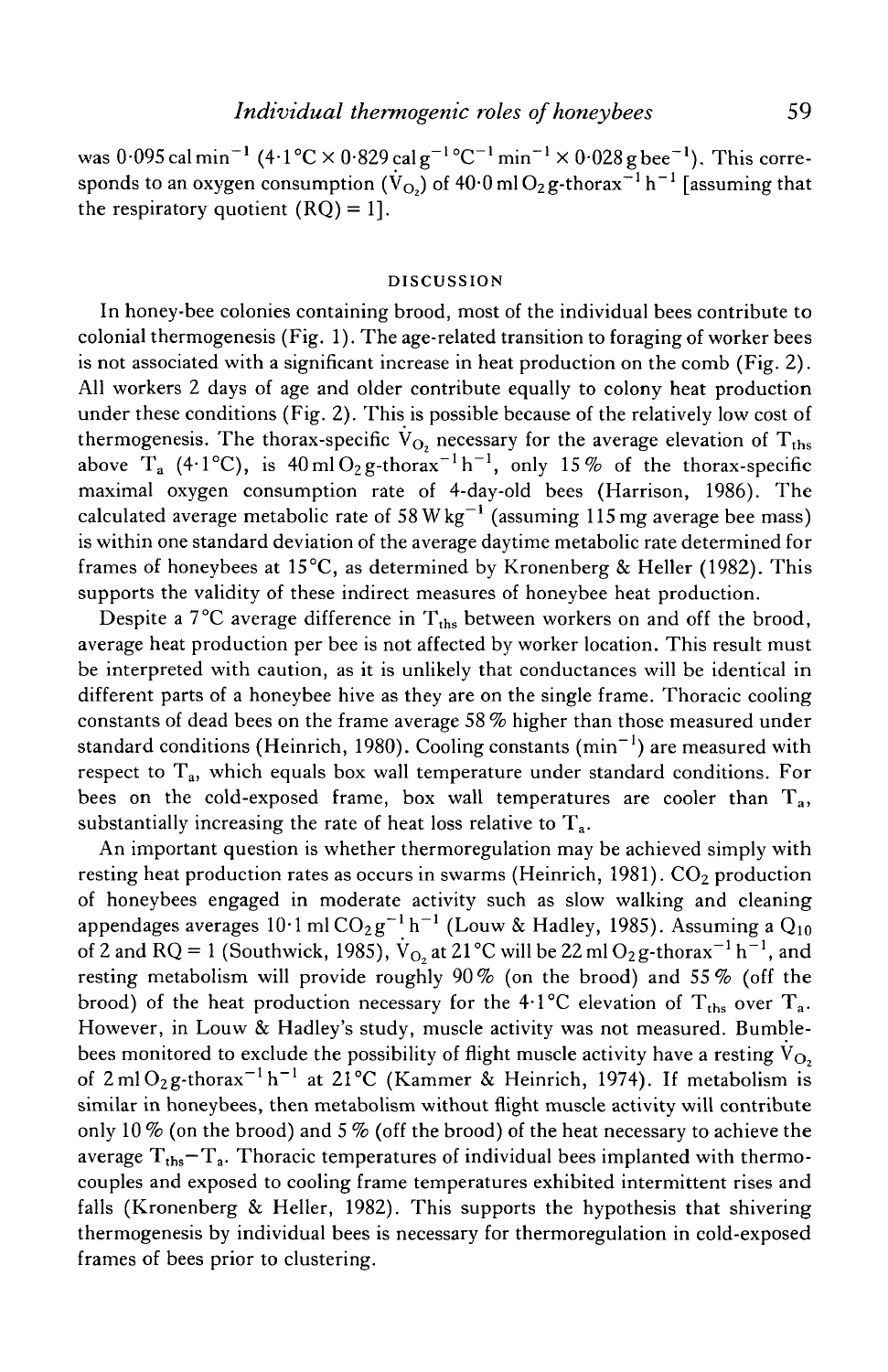#### 60 J. M. HARRISON

Drone cooling constants may be estimated from the allometric equation for bees reported by May (1976; drone thoracic mass averages 85 mg, J. Coehlo, personal communication). If drone cooling constants are increased 58% when frames are exposed to 15°C as found for workers, drone thoracic conductance will be  $0.488 \text{ cal g}^{-1} \text{°C}^{-1} \text{min}^{-1}$ , and the average heat production of a drone will be  $0.145$  cal bee $^{-1}$ . Accordingly, each drone will contribute 1.5 times as much heat as a worker to colonial thermogenesis, mainly because drones are larger.

It is unclear why drones should invariably be located within the centre of the clusters. Drones are inferior to workers in thermoregulation at temperatures below  $25^{\circ}$ C (Cahill & Lustick, 1976), so perhaps their location within the cluster centre, where temperatures are higher, allows their continued contribution to colonial thermogenesis. Alternatively, drone presence in cluster centres may increase sperm viability. Honeybee sperm decreases in viability *in vitro* below 15°C (J. Harbo, personal communication). Males of the eusocial Hymenoptera rarely contribute to colony welfare (Wilson, 1971). This study and the observations by Cameron (1985) on bumble-bees demonstrate that drone contribution to colony heat production represents an exception to the general lack of altruism by male Hymenoptera. However, the energetic cost of this behaviour is low.

Individual bees seek out environmental temperatures near 35 °C (Heran, 1952). The pattern of thermoregulation demonstrated here is not compatible with a simple model where individuals attempt to maintain their own body temperature near the preferred temperature for individual honeybees, as has been hypothesized for swarms and clusters within the hive (Heinrich, 1985). Bees on the frame periphery allow their thoracic temperatures to drop to an average of  $25^{\circ}$ C. However, the attraction of bees to the brood area may be partly due to behavioural thermoregulation. These experiments suggest that honeybee brood warming before clustering is due to relatively uniform heat production by individual bees combined with the attraction of bees to the brood area.

This project was supported in part by a Sigma Xi Grant-in-aid of Research and a Graduate Research Award from the University of Colorado to JMH, and by NIH grant AM 31243 to T. T. Gleeson. I thank my advisor, Dr T. T. Gleeson, for guidance beyond the call of duty, and J. Fewell for exceptional support, help and advice. M. Breed, J. Coehlo and three anonymous reviewers provided many helpful comments.

#### REFERENCES

- ALLEN, D. M. (1959). Respiration rates of worker honeybees of different ages at different temperatures. *J. exp. Biol.* 36, 92-101.
- CAHILL, K. & LUSTICK, S. (1976). Oxygen consumption and thermoregulation in *Apis mellifera* workers and drones. *Comp. Biochem. Physiol.* 55A, 355-357.
- CAMERON, S. A. (1985). Brood care by male bumble bees. *Proc. natn. Acad. Sci. U.SA.* 82, 6371-6373.
- CORKINS, C. L. & GILBERT, C. S. (1932). The metabolism of honeybees in winter cluster. *Bull. Wyo. agric. Exp. Stn* **187,** 1-30.